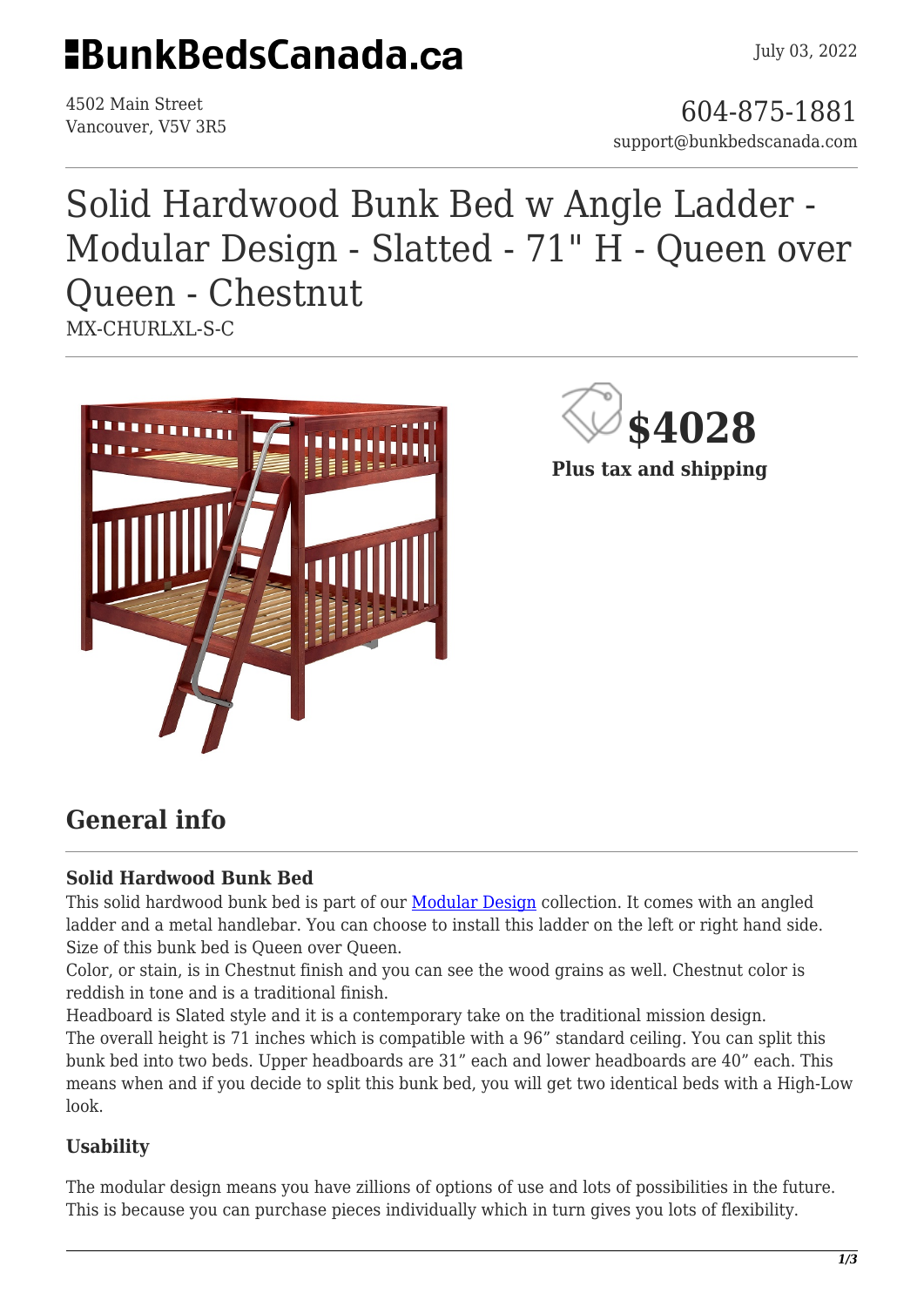## **BunkBedsCanada.ca**

Our modular design solid hardwood bunk bed is suitable for use by kids, teens or adults. You can divide this bunk bed into two separate beds.

#### **Solid Wood Frame**

We use solid [hardwood](https://en.wikipedia.org/wiki/Hardwood) for this bunk bed. Our factory uses Aspen, Maple, or Birch wood interchangeably for the production of this unit. To achieve maximum strength, we use premium knot-free hardwood for this bunk bed.

Its slats are made of [plywood.](https://en.wikipedia.org/wiki/Plywood) They are about 2.5" wide and 2.5" apart from each other. Each slat comes with holes. So, you can secure every slat to the frame with two wood screws.

#### **Under Bed Storage**

You can add a storage trundle under this bunk bed, or normal trundle bed for allowing an extra mattress. Also you can add an under bed dresser or a set of two drawers. These items are independent units so you can add them later on if you choose to.

#### **Safety of Your Bunk Bed**

This modular design solid wood bunk bed can hold a tested 400lb weight capacity on the upper deck. The lower deck can almost also hold the same weight, but we do not test the lower deck.

All sizes have a center support on upper deck, except for the Twin. For lower deck, all XL and Queen size come with center support as well.

The modular design has 4 metal pings, purpose built [Rocklocks](https://bunkbedscanada.com/rock-locks-set-of-4.html) which lock the upper and lower headboards.

We use acrylic paint for the white finish. For natural and chestnut finishes we use nc lacquer (nitro cellulose). Also, we test the finishes for chemical compliance with US and EU safety standards.

#### **Ladder**

You can install the ladder on either the left or right-hand side of your bunk bed to suit your space. You can also do the same for the metal bar. Ladder is Angled for this bunk bed. Angled ladder is easier to climb than the vertical ladder but takes more space. However, if you plan to use a trundle bed or underbed storage, a vertical ladder is going to work better.

The ladder is thick and sturdy. It has anti-slip grooves and each rung is almost 3" wide.

#### **Assembly**

Assembly of Modular Design bunk is reasonably simple. No need to assemble the 4 headboards. You only need to assemble the ladder, the guard rails, connect mattress rails, and slats. The tricky bit is installing the Rocklock.

#### **Mattress**

Standard size mattress fits this bunk bed just fine. For the upper bunk, you can use a maximum 6" thick mattress. For the lower bunk, depending on which height you are going to choose, use a mattress between 6 to 8" thick.

#### **Summary:**

- Part of our Modular Design collection. The design allows you to modify your furniture as your needs evolve.
- Made from knot free premium solid hardwood.
- Converts into 2 standard beds.